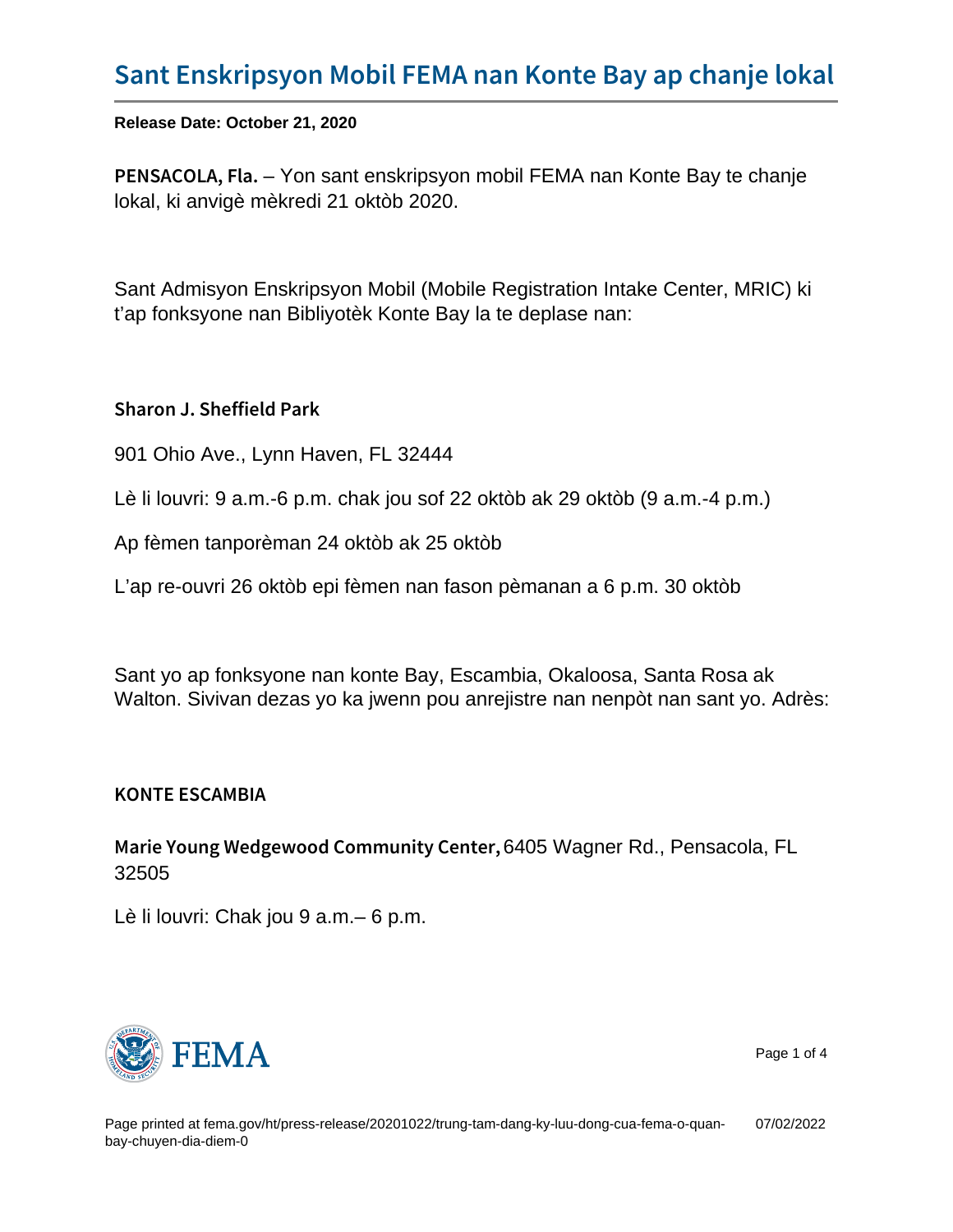Lexington Terrace Com 700 S.i Old Coery Red., Pensacola, FL 32507 Lè li louvri: Chak jou 9 a.m.– 6 p.m.

Escambia County Eque73750 Machile Chightway, Pensacola, FL 32526 Lè li louvri: Chak jou 9 a.m.– 6 p.m.

## KONTE OKALOOSA

Northwest Florida Flatia CewoisulTrucher, Blvd, Fort Walton Beach, FL 32547

Lè li louvri: Chak jou 9 a.m.– 6 p.m.

## KONTE SANTA ROSA

Pensacola Stat $\text{\textsterling}988$  U.S.  $\text{\textsterling}99,$  e Milton, FL 32583

Lè li louvri: Chak jou 9 a.m.– 6 p.m.

KONTE WALTON

Freeport Regional Sports Complex

563 Hammock Trail East, Freeport, FL 32439

Lè li louvri: Chak jou 9 a.m.– 6 p.m.



Page 2 of 4

Page printed at [fema.gov/ht/press-release/20201022/trung-tam-dang-ky-luu-dong-cua-fema-o-quan](https://www.fema.gov/ht/press-release/20201022/trung-tam-dang-ky-luu-dong-cua-fema-o-quan-bay-chuyen-dia-diem-0)[bay-chuyen-dia-diem-0](https://www.fema.gov/ht/press-release/20201022/trung-tam-dang-ky-luu-dong-cua-fema-o-quan-bay-chuyen-dia-diem-0) 07/02/2022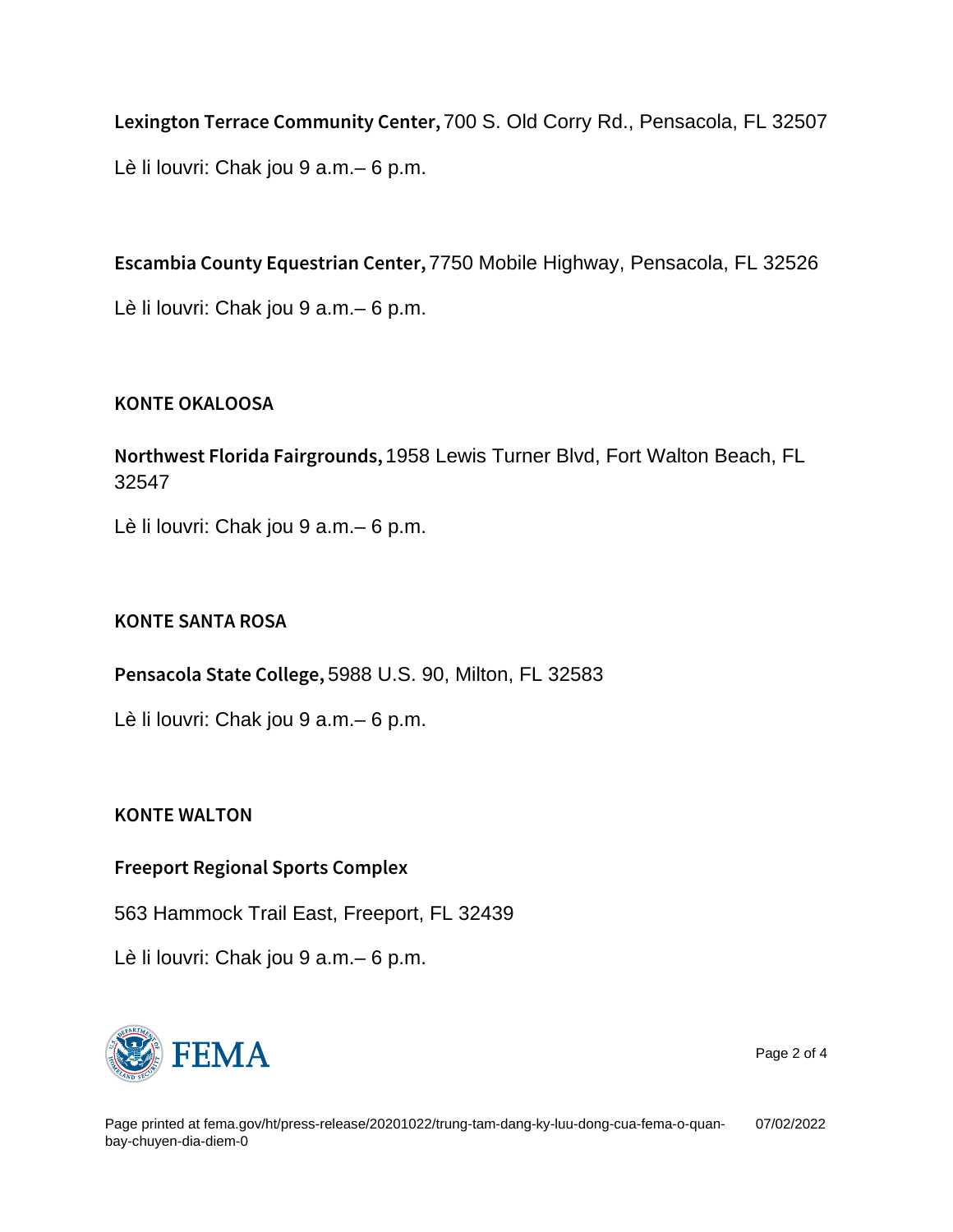Jou li louvri: 18 Okt – 22 Okt

Boys and Girls Club of the Emerald Coast

427 Greenway Trail, Santa Rosa Beach, FL 32459

Lè li louvri: Chak jou 9 a.m.– 6 p.m.

Jou li louvri: 23 Okt – 28 Okt

Sant yo fonksyone konfòmeman ak pwotokòl COVID-19 ki anplas yo pou asire vizitè yo ak pèsonèl FEMA yo san danje. Distans sosyal ak pwoteksyon pou kouvri figi obligatwa.

Li pa nesesè pou ale nan yon sant pou anrejistre ak FEMA. Sivivan dezas ki gen pèt ki pa asire ka aplike tou lè yo:

- **Ale sou [DisasterAssistance.gov](http://disasterassistance.gov/);**
- Teledechaje Aplikasyon FEMA a; oswa lè yo
- Rele  $800 621 3362$  ( $800 462$ )  $-464$ <sub>2</sub>. Gpf at 6 ki pale plizyè lang ki disponib. Nimewo pou apèl gratis yo disponib apati 7 a.m. jiska 10 p.m., lè lokal, sèt jou nan semèn nan. Moun ki itilize yon sèvis relè tankou yon telefòn videyo, InnoCaption oswa CapTel dwe bay FEMA nimewo telefòn espesifik yo deziyen pou sèvis sa a. The deadline to register is Dec. 1, 2020.

Enfòmasyon swivan yo nesesè lè w ap anrejistre:

- Adrès rezidans ki domaje a kote domaj la te rive a (adrès anvan dezas la)
- Adrès postal aktyèl
- Nimewo telefòn aktyèl
- Enfòmasyon sou Asirans